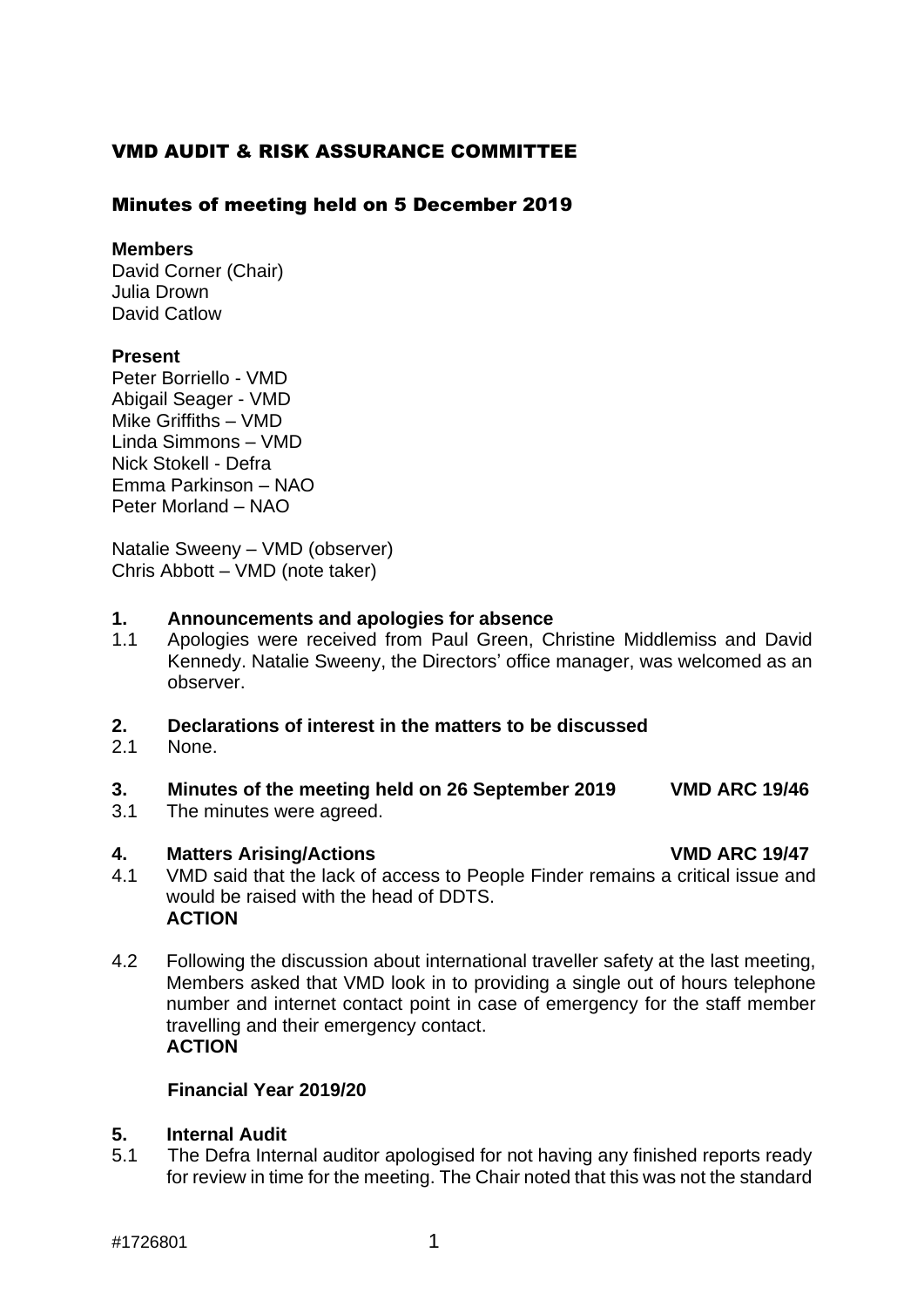of service the committee had received from the previous auditor and it meant that four reports would have to be reviewed at the March meeting. It was agreed that the reports would be circulated to members for comments when they are completed. The draft audit plan for the following year would be brought to the meeting as well for review. They also assured the committee that the later reports would not impact on the timing of forming a final opinion on this year's accounts.

#### **6. External Audit VMD ARC 19/48 & VMD ARC 19/49**

- 6.1 The External Audit plan for 2019/20 was presented and reviewed. Members agreed the plan subject to some minor amendments to the wording. The rising costs were discussed. The first increase had been due to the new finance system being introduced and the second due to EU Exit meaning that more checking was required. The Committee noted that as both of these were non-recurring events it would be expected that the costs would fall in future years though there may be some increase for inflation.
- 6.2 In discussing the risks of the VMD it was agreed that the property would be noted as on a specialised site rather than being a specialised building. On international work it was noted that the VMD cannot now be a leader within the EU for veterinary medicines work though it is a leader in the field in terms of its skills and expertise.
- 6.3 The Committee noted the report of wider work the NAO is involved in including water management.

## **7. VMD Finance/Other**

- 7.1 Draft Governance Statement **VMD ARC 19/50**
	- 7.1.1 Members reviewed the draft Governance Statement and requested some minor amendments.

## 7.2 Year-End timetable **VMD ARC 19/51**

- 7.2.1 The ARAC meeting planned for 19 May will need to be rescheduled as NAO will not have completed their work by then. VMD will circulate alternative dates in late June/early July for agreement.
- 7.3 Members noted that there were no outstanding actions from previous audits.

## **Audit & Risk Committee Procedural Items**

- **8. Papers circulated to the Committee since the last meeting**
- 8.1 EU Exit SRO monthly reports had been circulated.

## **9***.* **Risk and Assurance**

# 9.1 Risk Register **VMD ARC 19/52 & VMD ARC 19/53**

9.1.1 The Committee reviewed the Risk Register and noted that adequacy of IT services had moved from a medium to high risk. The on-going problems with emails was a concern for the Committee. The lack of an SLA with Defra for IT services was noted and members recommended that this be pursued.